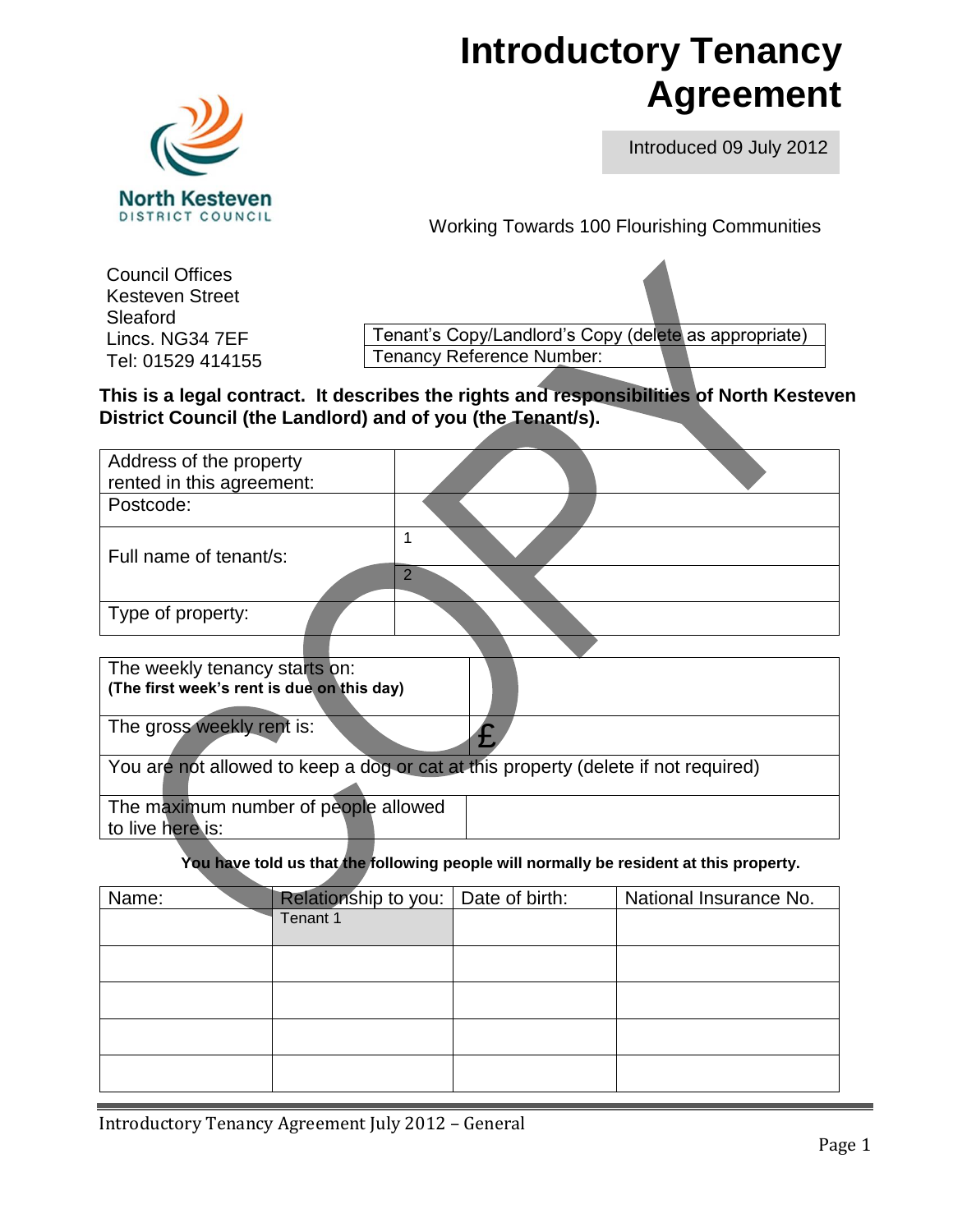$\blacktriangle$ 

## **Contents**

#### **Introductory Tenancy Agreement**

|                | <b>Contents</b>                               | Page Number(s)          |
|----------------|-----------------------------------------------|-------------------------|
| 1              | <b>Definitions</b>                            | 3                       |
| $\mathbf{2}$   | <b>Introduction To Your Tenancy Agreement</b> | $\overline{\mathbf{4}}$ |
| 3              | <b>Your Rent</b>                              | 5                       |
| 4              | <b>Repairs and Improvements</b>               | $6 - 8$                 |
| 5              | <b>Living In Your Home</b>                    | 9                       |
| 6              | <b>Responsibilities Towards The Community</b> | $10 - 13$               |
| $\overline{7}$ | <b>Ending Your Tenancy</b>                    | $14 - 15$               |
| 8              | Your Rights and Responsibilities              | 16                      |
| 9              | <b>Letters and Notices</b>                    | 17                      |
| 10             | <b>Information and Consultation</b>           | 18                      |
| 11             | <b>Complaints</b>                             | 19                      |
| 12             | <b>Declaration</b>                            | 19                      |

**We are committed to ensuring that everyone has fair and equal access to our services regardless of their race, gender, ethnicity, sexual orientation, religion of belief, nationality, age, marital status or disability.**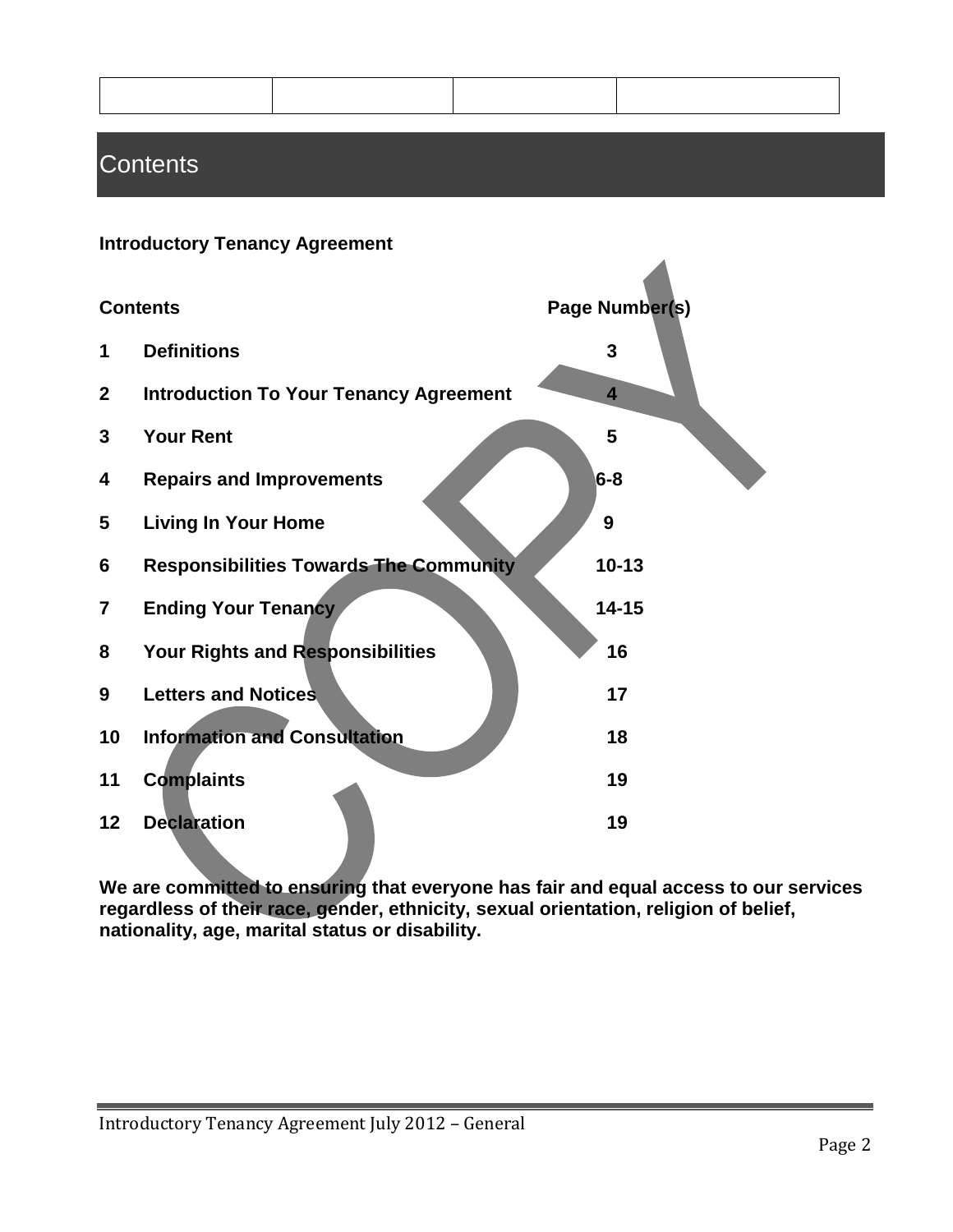# **Section 1 Definitions**

#### **1. Definitions of Terms Used In This Agreement**

#### **Agreement in writing**

A letter from us giving you permission to do certain things.

#### **Assign**

To legally transfer the whole or part of your tenancy to another person.

#### **Divorce, Nullity of Marriage**

Ways of ending a marriage through court proceedings.

#### **Exchange**

To swap your secure tenancy with a tenant of another local authority or a housing association.

#### **Garden**

Any land you rent with the property including lawns, hedges, flower beds, trees, shrubs, outside walls and fences.

#### **Home, Property**

The property you live in (shown in this agreement), including any garden and outbuildings

#### **Improvement**

Any alterations or addition to the property intended to improve the property.

#### **Injunction**

A court order, which can legally require you to do something, or not to do something.

#### **Judicial Separation**

A form of legal separation of partners in a marriage.

#### **Lodger**

A person who pays you money to let them live with you in the property, but does not have an exclusive right to any part of the property. They will get sort of service such as cooking and cleaning.

#### **Landlord, We, Our, Us, The Council**

North Kesteven District Council and/or the Council's officers and agents.

#### **Neighbours**

Your neighbours include everyone living in the locality, including people who own their own homes and housing association tenants.

#### **Partner**

A husband, wife or civil partner or someone who lives with you as husband or wife or as if they were a civil partner.

#### **Reasonable Time**

This means between 8am and 7pm when we may contact you.

#### **Relative**

Parents, children, grandparents, brothers, sisters, uncles, aunts, nephews, nieces, steprelatives.

#### **Shared Areas**

The parts of the building, which all tenants can use. For example, halls, stairways, entrances, landings, shared gardens, lawns and landscaped areas.

#### **Sub-let**

Sub-letting means that someone pays you rent to have exclusive right to part of your home. They will usually do their own cooking and cleaning. You cannot sub-let the whole of your property.

#### **Tenant, You, Your**

The secure tenant or joint tenant(s) or North Kesteven District Council.

#### **Transfer**

Introductory Tenancy Agreement July 2012 – General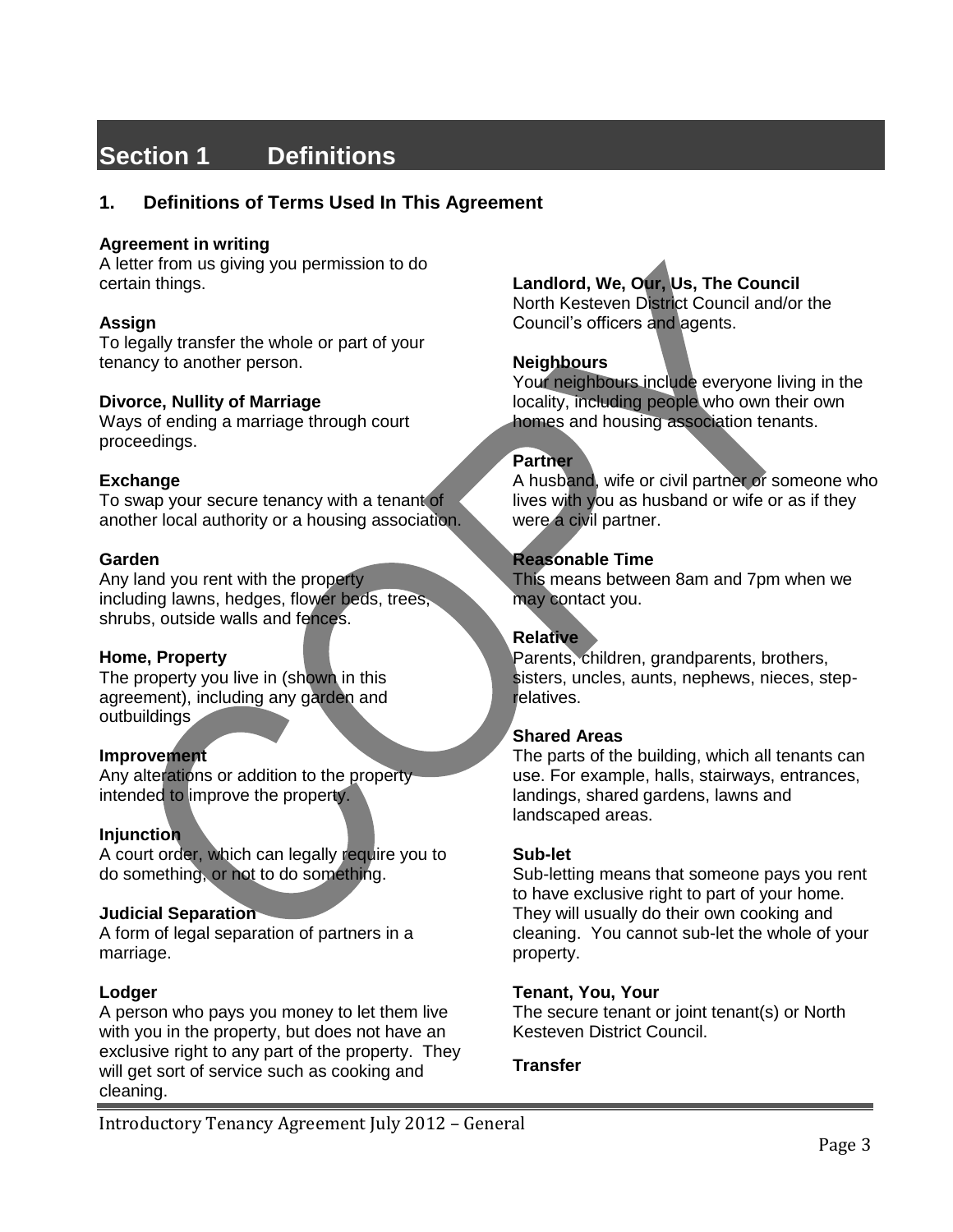A move by an existing North Kesteven District Council tenant from one North Kesteven District Council property to another North Kesteven District Council property.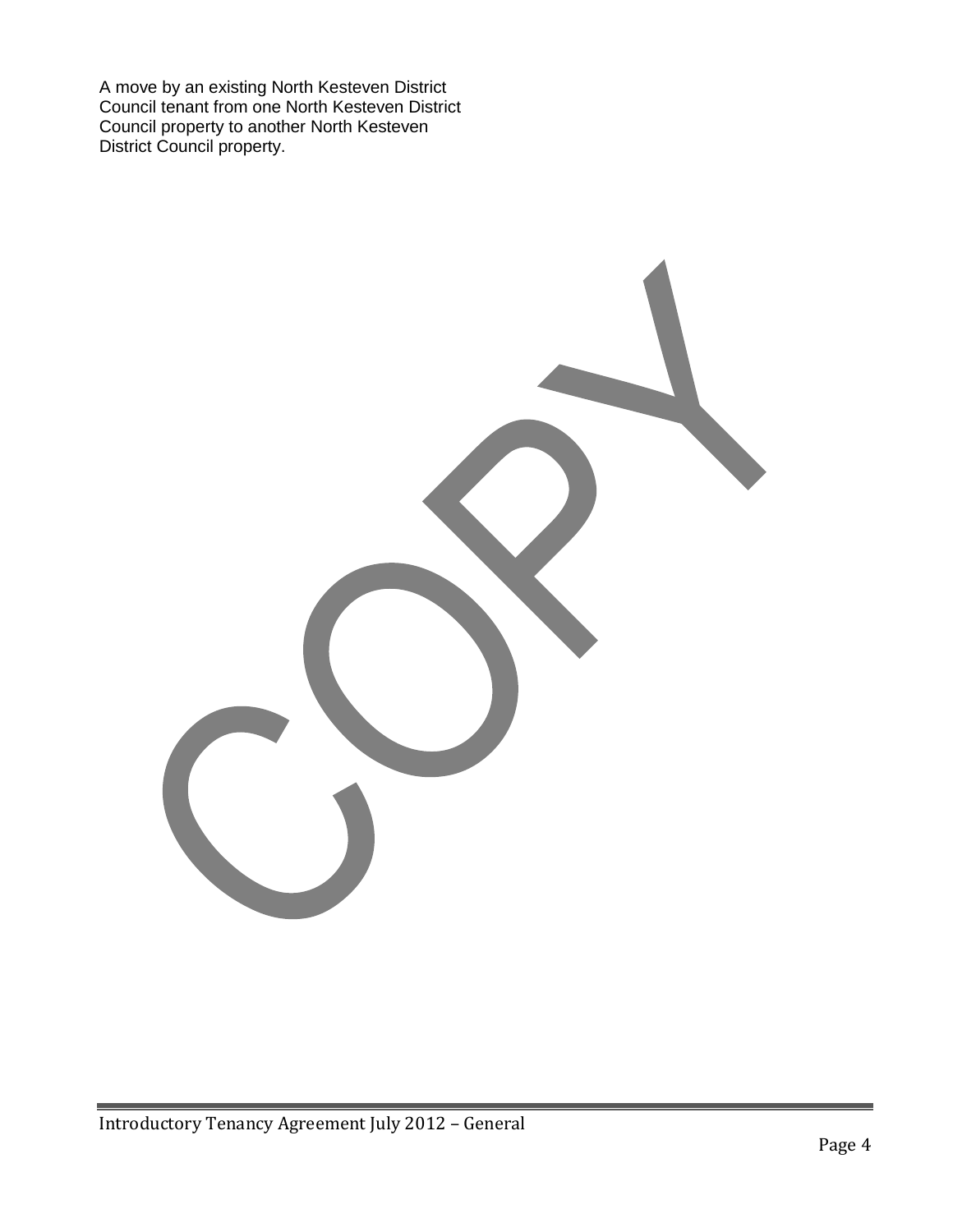# **Section 2 Introduction to Your Tenancy Agreement**

**This agreement is a legal contract. It sets out the rights and responsibilities of North Kesteven District Council (the Landlord) and of you (the Tenant/s). By signing the agreement you agree to accept the terms and conditions.** 

- 2.1 Your tenancy agreement is a set of written rules to which everyone must adhere. Its main aim is to ensure a good relationship between you, the Council and your neighbours. It is the most important document relating to your tenancy. You should read it carefully, and make sure you understand it, before accepting this tenancy.
- 2.2 This agreement makes you an introductory tenant which means that your tenancy may become secure after a trial period of 12 months provided that the Council is happy that you have complied with all the terms of the tenancy. The Council may extend the initial period of 12 months by another 6 months if we wish to do so and we must send you a Notice of Extension explaining our reasons. You have the right to ask for the decision to extend your introductory tenancy to be reviewed. If your tenancy becomes secure you will be asked to sign a new tenancy agreement.

#### **This agreement gives you the right to live in the property. We will not interfere with this right unless any of the following apply:**

- 2.2.1 **You break any of the conditions in this agreement. If you do, we will take legal action to force you to meet the conditions, or we will ask the court for permission to evict you.** For example, not paying the rent, causing a nuisance, harassment or damaging the property, use of violence, including domestic violence.
- 2.2.2 **We built or adapted the property for a person with physical disabilities and:** you no longer need that type of property and we need it for someone with physical disabilities.
- 2.2.3 **We need to carry out redevelopment or major repairs to the property which we cannot do unless you move out.** You may have to move out of your home temporarily or permanently to allow substantial emergency repair works, or modernisation, or redevelopment works. You will be offered a suitable alternative home or temporary accommodation, and you will normally be entitled to help with moving and/or compensation payments.
- 2.2.4 **You find another home and stop using the property as your main home.**

#### 2.2.5 **There is any other reason under the Housing Act 1985, the Housing Act 1996 or any future law.**

- 2.3 If you have a joint tenancy, each of you will have equal rights over the tenancy and each will be responsible for meeting the obligations of the tenancy, including paying the rent. This means that if one joint tenant does not pay we can take action against all joint tenants.
- 2.4 If you apply for, and are eligible for, support under the Supporting People Scheme we will ask you to agree to a variation of this Tenancy Agreement as a condition of receiving support. We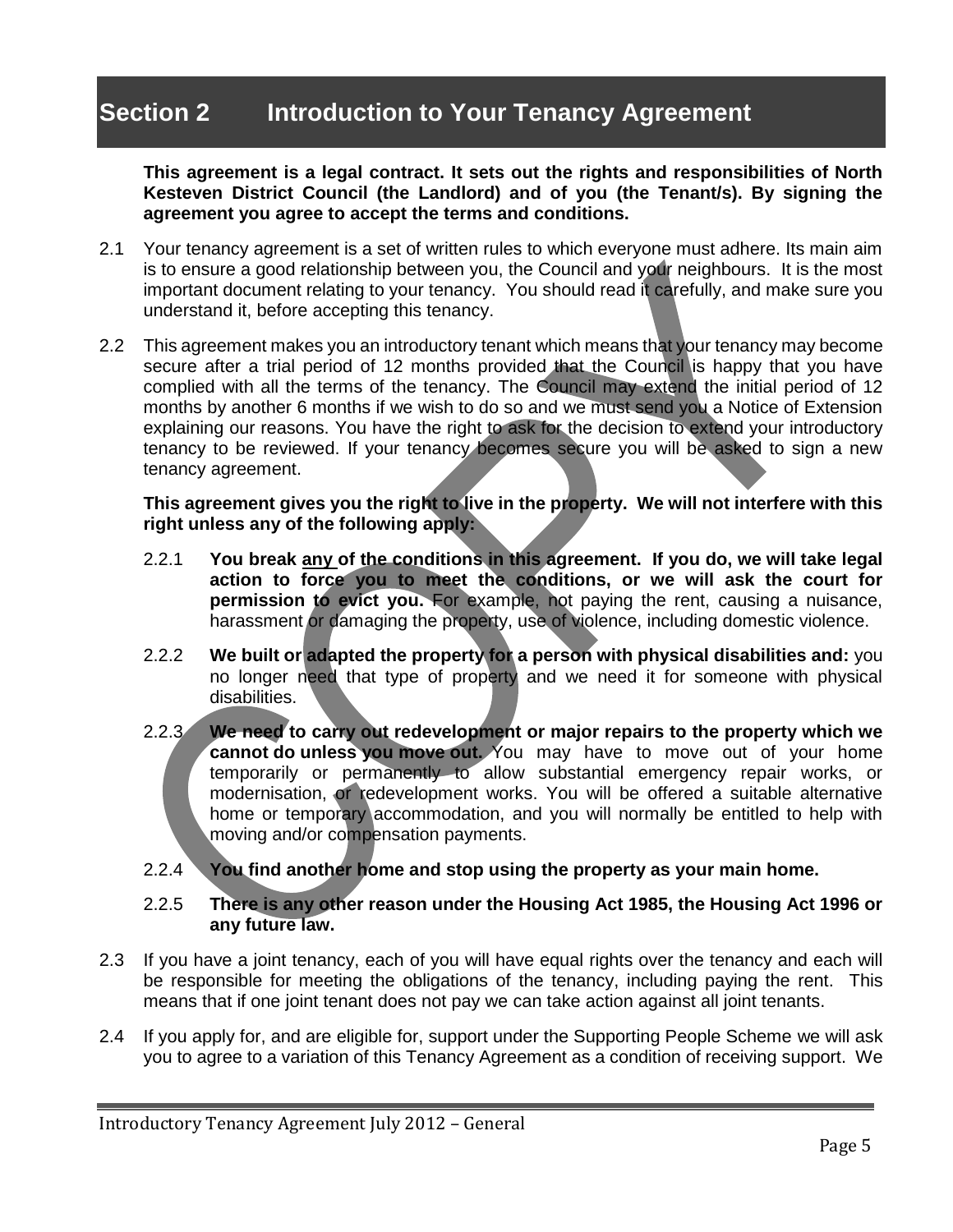will provide you with full written details of the changes we want to make and the reason for, and effect of, those changes.

### **Section 3 Your Rent**

- 3.1 **You are responsible for ensuring the rent is paid for your home. You may be entitled to Housing Benefit but it is your responsibility to make a claim and to provide any information that the Housing Benefits Section needs to calculate your claim.**
- 3.2 The full rent shown in the agreement is payable and is due on the Monday of each week. If you choose any other frequency of payment, for example monthly or fortnightly payments, these must be made in advance and this includes payments that are made through the bank.
- 3.3 The rental charge on your home is shown on your rent statement. This will be sent to you quarterly. If you are charged an amount for additional services, these will be shown separately.
- 3.4 Your rent only includes charges that are specifically shown on your rent statement. You are responsible for paying other costs yourself. These other costs include, but are not limited to, Gas, Electricity, Water and Sewerage, Oil, Council Tax, Telephone and other service charges.
- 3.5 We insure the building and the permanent fittings. The cost of this is included in the rent. This does not include your contents. You are recommended to insure your belongings.
- 3.6 There are four 'non-collection weeks' during each year. We will confirm these weeks to you each year.
- 3.7 Tenants with rent owing (arrears) must continue to pay during the 'non collection weeks' and will be responsible for ensuing that payment reaches us on time.
- 3.8 If your tenancy starts in a 'non-collection week' we will tell you when you must start to pay rent.
- 3.9 If your tenancy ends during a 'non-collection week' you will not be entitled to any refund of rent you have already paid.
- 3.10 If you do not ensure your rent is paid we can apply to the County Court for a Possession Order to evict you from your home.
- 3.11 All joint tenants are responsible for the rent, and any rent arrears. We will not divide these up unless this is part of a court order – for example, as part of a divorce or separation.
- 3.12 Rents are normally reviewed every 12 months. This usually takes effect on the first Monday in April. We will give you at least four weeks' notice of any change. If you do not wish to pay the changed rent, you can end your tenancy.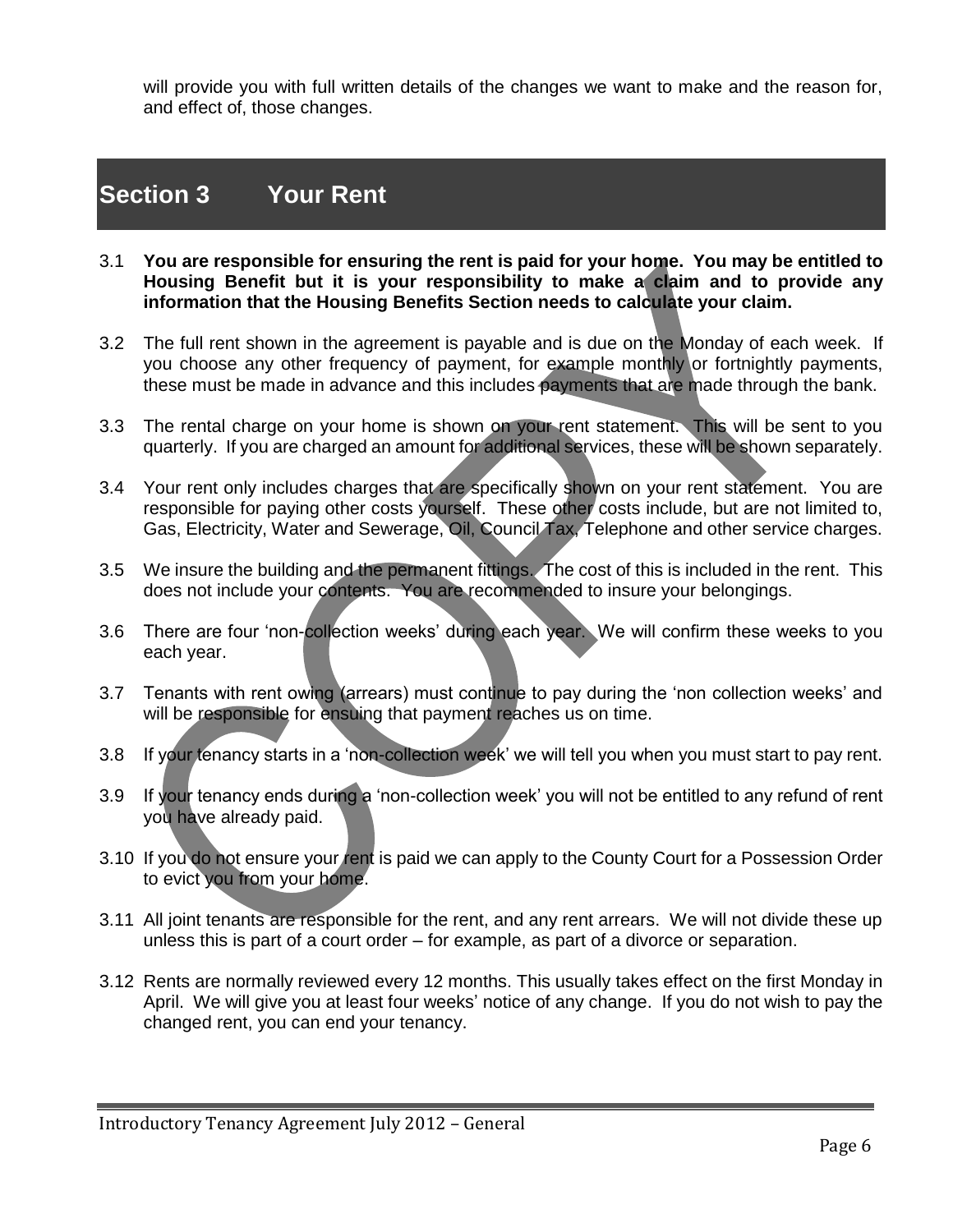# **Section 4 Repairs and Improvements**

#### **Council's Responsibilities**

- 4.1 We must keep your home in good condition and external decoration. We are responsible for maintaining the structure and exterior of the property in good repair. This includes the following:
	- 4.1.1 Outside your home:
		- The roof, foundations, outside walls, outside doors;
		- Drains, gutters and external pipes;
		- External doors, external door frames, window sills, window catches, sash cords, glazing putties, window frames – including necessary painting and decoration;
		- Pathways, steps leading to entrances to the building;
		- Chimneys and chimney stacks (but not including sweeping);
		- Boundary fencing (if installed by us);
		- Installations for rubbish disposal; and
		- Sheds rented from the Council. Sheds will only be replaced at the discretion of the Council.
- 4.1.2 Inside your home:
	- The plumbing system, including pipe-work, tanks, stopcocks, taps, cisterns and toilets, basins and baths;
	- Skirting boards, doors and door-frames, hinges, locks, door jambs, thresholds, letter boxes, and door handles;
	- Floors (but not floor coverings), internal walls and ceilings (but not including painting and decoration);
	- Council installed kitchen fittings;
	- Heating equipment and water heating equipment (for example, boilers, radiators and storage heaters);
	- Fireplaces and fitted fires;
	- Electrical wiring, plug sockets, light fittings and switches but NOT, except as stated above, fittings and appliances for making use of such supplies. (Cookers in Group Dwelling Schemes, and light bulbs in common parts are the Council's responsibility);
	- Gas pipe-work
- 4.1.3 Communal parts of blocks of flats or houses such as the following:
	- Corridors, common stairways, halls and entrances (including necessary painting and decoration), entry-phones, and stairways lighting;
	- Communal areas and open spaces owned by the Council as landlord; and
	- Other facilities which may be provided for the convenience of tenants, such as play areas, laundries and drying areas.
- 4.2 We will paint the outside of your home at regular intervals.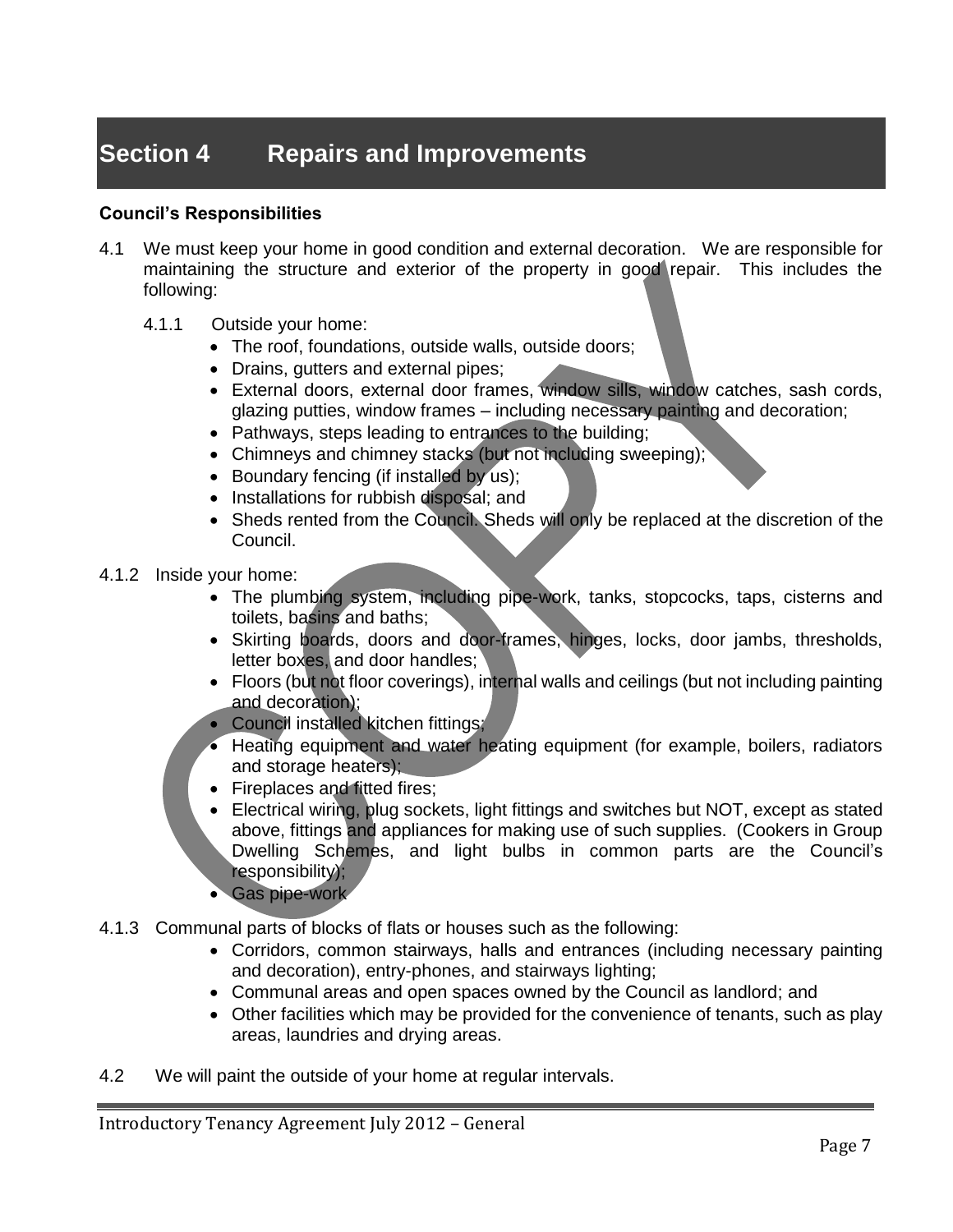- 4.3 We will clean out gutters, at the Council's discretion.
- 4.4 We will do repairs in a reasonable time.
- 4.5 We will give you or send you written confirmation of your request for a repair
- 4.6 We will clear up after a repair. We will leave the decoration as close as possible to how it was before the work was done.

#### **Tenants' Rights**

- 4.7 The following rights apply if you continue to be an Introductory tenant.
- 4.7.1 You have the right to get repairs done on time.

#### **Tenants' Responsibilities**

- 4.8 You must report any faults or damage affecting the property as soon as reasonably practical. Details of how to report repairs are given in your Tenants' Handbook. You must tell the Council as soon as reasonably practicable if someone (for example, Anglian Water) wants to dig up the garden or land around the Property. Except in the case of an emergency, you must not give agreement to this without having first obtained the Council's agreement in writing.
- 4.9 You must pay for the repair or replacement of any items of Council property which you, your family or visitors have damaged – if that damage was caused either deliberately or by neglect, for example smashed windows, or broken doors, or damage caused by not reporting a leaking pipe. The cost may be changed on top of your rent.
- 4.10 You must allow Council workers, or people sent by the Council, into your home to inspect and carry out repairs and improvements, at reasonable times, after receiving written notice from us, or verbal notice in the case of emergencies. You agree that we may break into the property in case of emergency. In emergencies we will need access immediately. If you do not let us in, you could be putting yourselves and your neighbours at risk. In these circumstances we can take legal action to enter your home. You may have to pay the costs and you may be prosecuted for obstruction.
- 4.11 We have a legal duty to maintain or service some equipment in your home, for example under the Gas Safety Regulations. You must allow Council workers, or people sent by the Council, into your home to carry out this work, at reasonable times after receiving written notice from us, or verbal notice in the case of emergencies, when we will need access immediately. If you do not let us in you could be putting yourselves and your neighbours at risk. In these circumstances we can take legal action to enter your home. You may have to pay the costs and you may be prosecuted for obstruction. The person who calls at your home will show you their official identification.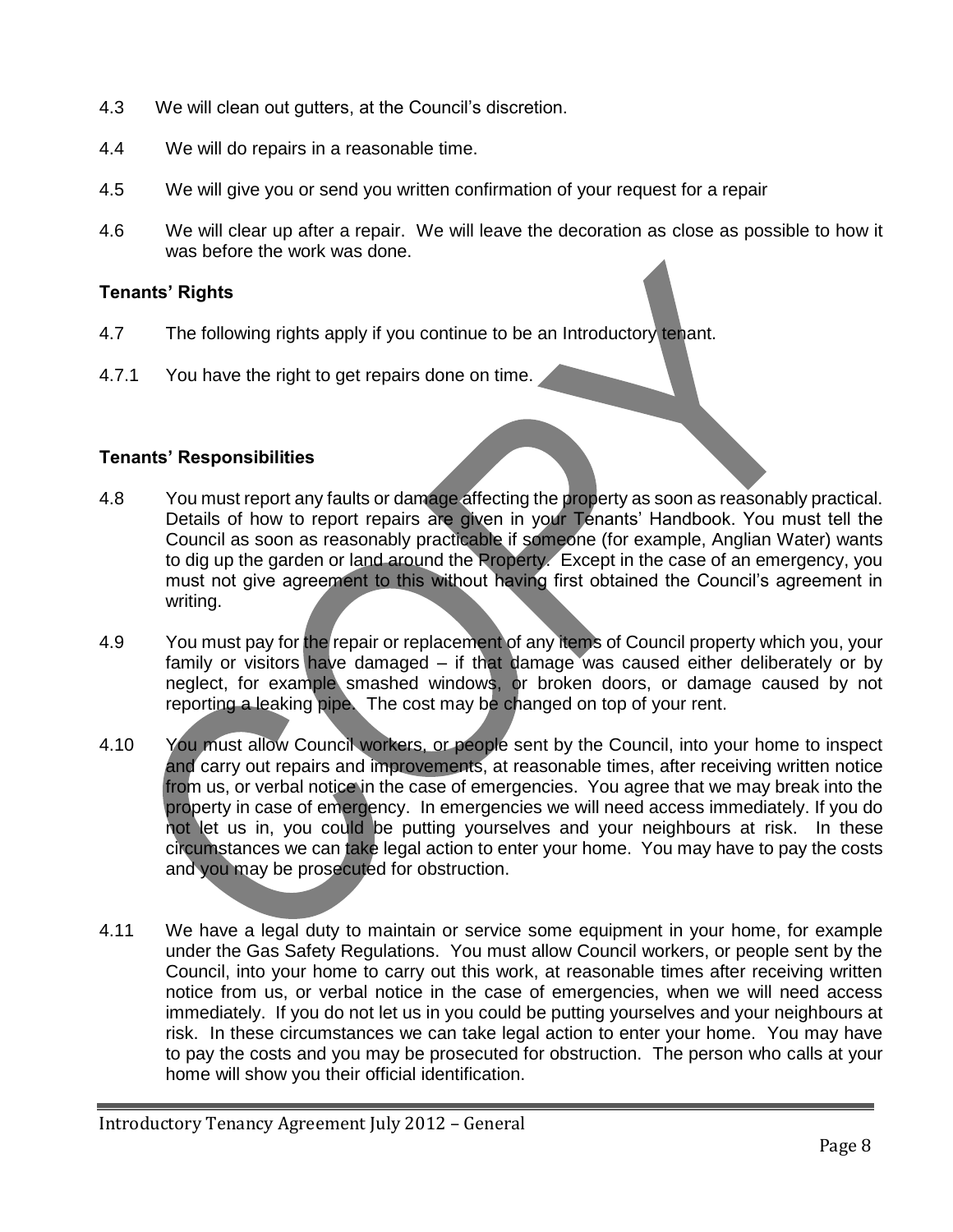- 4.12 You are responsible for decorating inside your home and keeping it clean.
- 4.13 You are responsible for repairing and maintaining your own equipment such as cookers or washing machines and any improvement you have put in yourself (unless you have an agreement for us to repair and maintain it).
- 4.14 You must obtain agreement in writing from the Council before making any alterations to the property and its fixtures or fittings, e.g. removing walls, bathroom fittings, specialist adaptations.
- 4.15 If you make an improvement or alterations to your home (including decorations to the outside) without our agreement in writing we may ask you to return the property to how it was before. If you don't do this work, we will do the work and you must pay for it.
- 4.16 You must not put structures such as sheds, garages, pigeon lofts, fish-ponds, aerials or satellite dishes anywhere on your property without our agreement in writing. We will not withhold our agreement unreasonably, but we may set certain conditions.
- 4.17 When we give our agreement for you to make an improvement or alterations to your home we may make certain conditions. These conditions will be reasonable. You must comply with any conditions, which we impose.

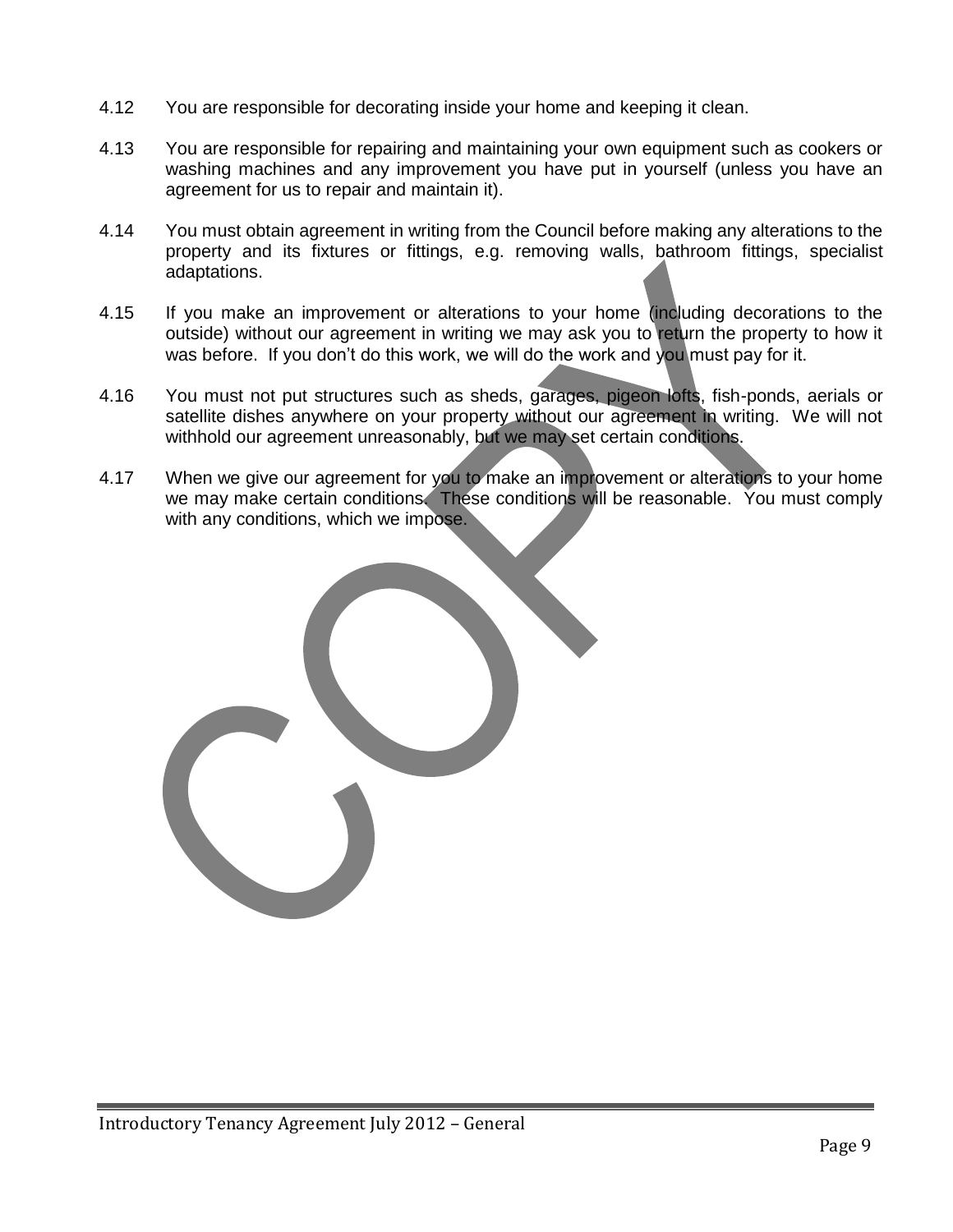#### **Tenants' Rights**

5.1 When a tenant dies, there is a statutory right of succession for joint tenants and spouses and civil partners and qualifying family members providing that there has been no previous succession. The rules for succession are complicated; if you are unsure of your rights you should ask for more detailed advice.

#### **Tenants' Responsibilities**

- 5.2 You must occupy the property as your principal or only home. If you expect to be absent for over two months, you must inform us and ensure the rent is paid.
- 5.3 You must not have more people living in your home than the maximum number allowed. The maximum number of people allowed to live in your home is shown on your tenancy agreement. If the overcrowding is as a result of the increase in the size of your family living with you, you should apply to us for a house transfer. We will try to get you a larger house. In this circumstance only, we will not treat you as being in breach of this condition. However, if we offer you suitable alternative accommodation you must agree to take it unless there are good reasons for not taking it.
- 5.4 You must keep the inside of your home, and the whole of any garage or shed (if provided) in a reasonable decorative order, clean and free from health hazards and in a safe and reasonable condition. You are responsible for, and must remove, any deteriorating structure belonging to you (such as a garden shed or garage) from the property.

#### **Council's Rights**

5.5 There are special circumstances when we have the legal right to take possession of your home:

#### **Each case will be looked at sympathetically and any special circumstances will be taken into account.**

- 5.5.1 We can move you if the property has special adaptations for (or is suitable for) a disabled or elderly person and there is no elderly or disabled person living there. But, we only do this in very exceptional cases – if the property is needed by another elderly or disabled person who has nowhere suitable to live. Even if it does happen, you will be offered another suitable home before you have to move out.
- 5.5.2 If you die, and the tenancy passes to a relative other than your husband or wife, and the home is larger than they need, we may offer them a more suitable home. If they refuse a reasonable offer we may take action through the Court to gain possession of the property.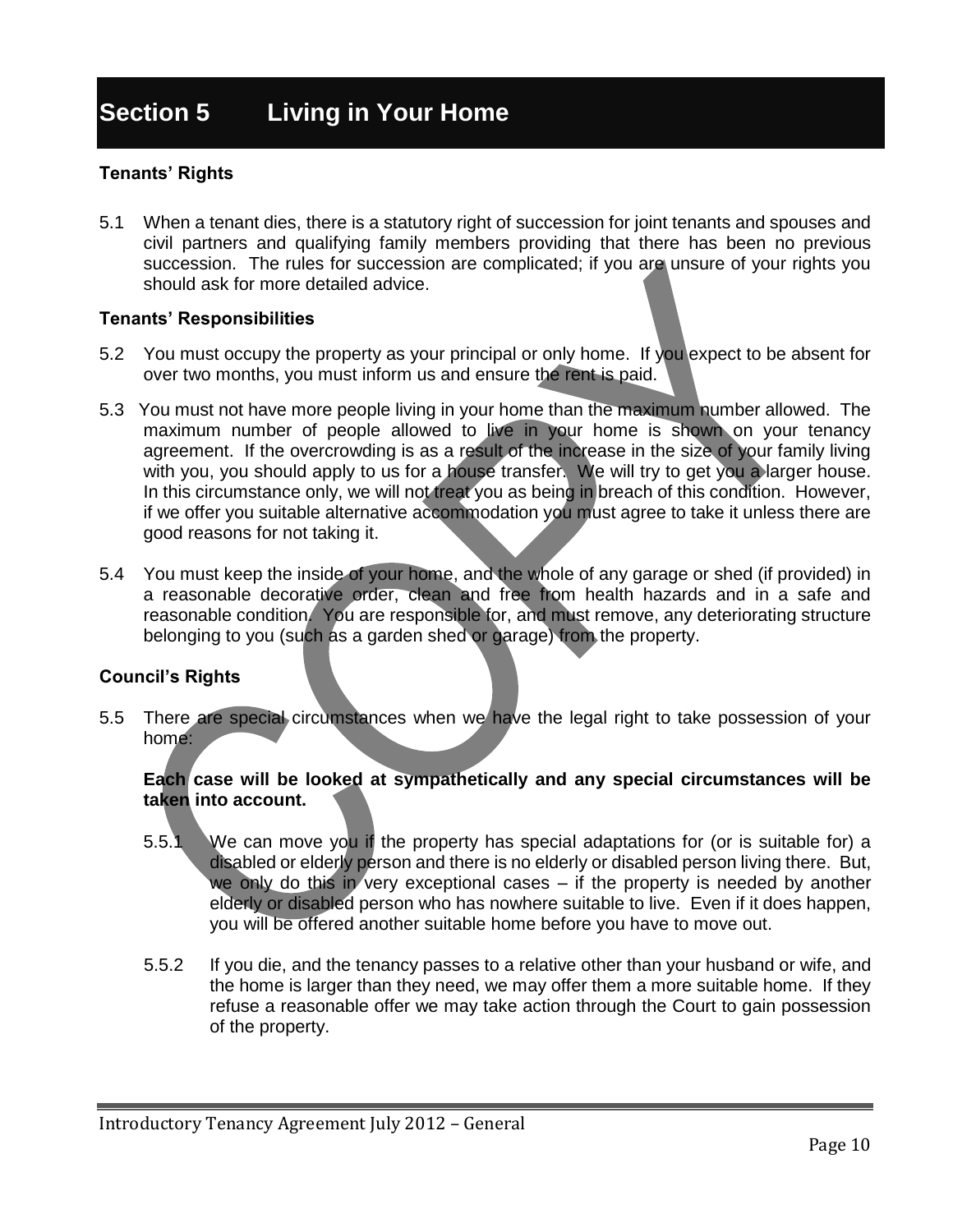# **Section 6 Responsibilities Towards the Community**

#### **Tenants' Responsibilities**

- 6.1 You are responsible for the behaviour of every person (including children) living in or visiting your home. You are responsible for them in your home, on surrounding land, in communal areas (stairs, landings, entrance halls, paving, shared gardens, parking areas) and in the neighbourhood and locality around your home.
- 6.2 You, and they, must not cause a nuisance, annoyance or disturbance to any other person in the locality. Examples of nuisance, annoyance or disturbance include (but are not limited to):
	- Loud noises (at any time of the day or night) this includes, but is not limited to, music, TV and DIY tools;
	- Arguing and door slamming;
	- Dog barking and fouling;
	- Offensive drunkenness:
	- Selling drugs or drug abuse;
	- Rubbish dumping; and
	- Playing ball games inconsiderately close to someone else's home.
- 6.3 You, and they, must not harass any other person. Harassment includes any action that causes alarm or distress to another person for whatever reason. This includes that person's race, colour or ethnic origin, nationality, gender, sexuality, disability, age, religion or other belief or other status. Examples of harassment include, but are not limited to:
	- Offensive behaviour or language;
	- Using or threatening to use violence;
	- Using abusive or insulting words or behaviour;
	- Damaging or threatening to damage other persons' home or possessions;
	- Writing threatening, abusive or insulting graffiti;
	- Doing anything that interferes with the peace, comfort or convenience of other people;
	- Doing anything which interferes with the lawful duties and actions of Council staff.
- 6.4 You, and they, and anyone acting on your, or their behalf, must not subject any Council employees, agents or representatives or the Council to any physical or verbal abuse in the course of carrying out the landlord's responsibilities. This includes acts which are likely to injure, intimidate, cause alarm or distress either in your home, on surrounding land, in communal areas (stairs, landings, entrance halls, paving, shared gardens, parking areas) in the neighbourhood and locality around your home or in any other Council property or Council building. This clause applies to all adults, as well as to children under 18 years.
- 6.5 You, and they, must not use your home or any shared area for any illegal or immoral activity. This includes, but is not limited to the following; selling drugs, alcohol or cigarettes, using or permitting the use of Controlled Drugs (as defined by the Misuse of Drugs Act 1971), handling stolen goods, prostitution, running a brothel, illegal betting and illegal gambling.
- 6.6 You, and they, must not bring into the property or store in the property any type of firearm or firearm ammunition unless you have a permit and are complying with the terms of that permit.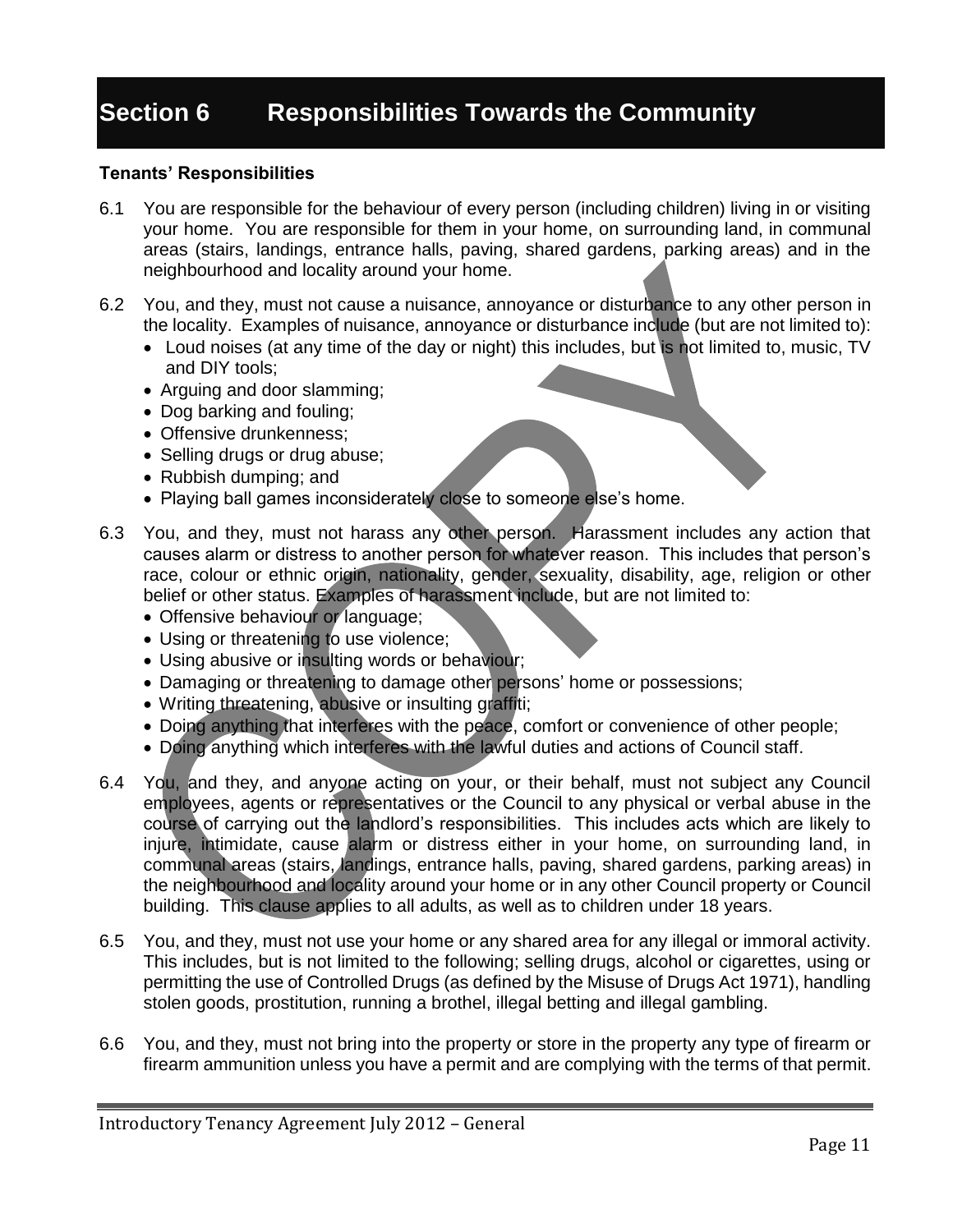In addition, you, and they, must not use any air rifle, pistol, crossbow or other similar weapon within the property, (including the garden) or in the vicinity of the property.

- 6.7 You, and they, must not damage, deface, or put graffiti on Council property. You will have to pay for any repair or replacement. The costs may be charged on top of your rent.
- 6.8 You, and they, must not interfere with security and safety equipment in communal blocks doors must not be jammed open and strangers should not be let in without identification.
- 6.9 You must not inflict or threaten violence, including domestic violence, against any other person (they could be living with you or in another Council home). You must not harass or use mental, emotional or sexual abuse to make anyone who lives with you leave the home.

#### 6.10 **Pets**

- 6.10.1 Some of the properties are unsuitable for keeping dogs and cats so you must not keep a dog or cat in these properties. If this applies to your home this will be indicated on the front of this Tenancy Agreement. Guide dogs and hearing dogs are excluded from the "No Dogs" clause.
- 6.10.2 In all other properties, our permission is not needed for keeping a reasonable number of fish, small rodents, reptiles, birds or similar, provided that they are kept safely and do not cause a nuisance to neighbours. You must first get our written permission before keeping any other pets or creatures and you will be asked to complete a Pet Agreement Form and you must comply with the RSPCA Footprint Standard, a copy of which is available on request.
- 6.10.3 No dangerous dogs are permitted to be kept in the Property. These are dogs which are recorded on the Dangerous Dogs Act 1991, as amended by Dangerous Dogs Amendment Act 1997, or by any future legislation. For example: Pit Bull Terriers, Japanese Tosa, Dogo Argentio, Dogo Brasileiro.
- 6.10.4 If you keep a dog, you must ensure that your garden is properly fenced and kept clean.
- 6.10.5 You must not mistreat or neglect any animal kept at the Property. You must not carry out any breeding activity at the Property.
- 6.10.6 You must not keep wild animals in the property without our consent, as defined in the Dangerous Wild Animals Act 1976 as amended in 1984, for example lizards and snakes.
- 6.11 You must co-operate with us and your neighbours to keep any communal areas, such as corridors, stairways and entrances, clean, tidy and clear of obstruction.
- 6.12 You must not run a business from your home without our agreement in writing. We will not normally refuse permission unless the business would cause a nuisance or might damage the property. Planning Permission may also be required.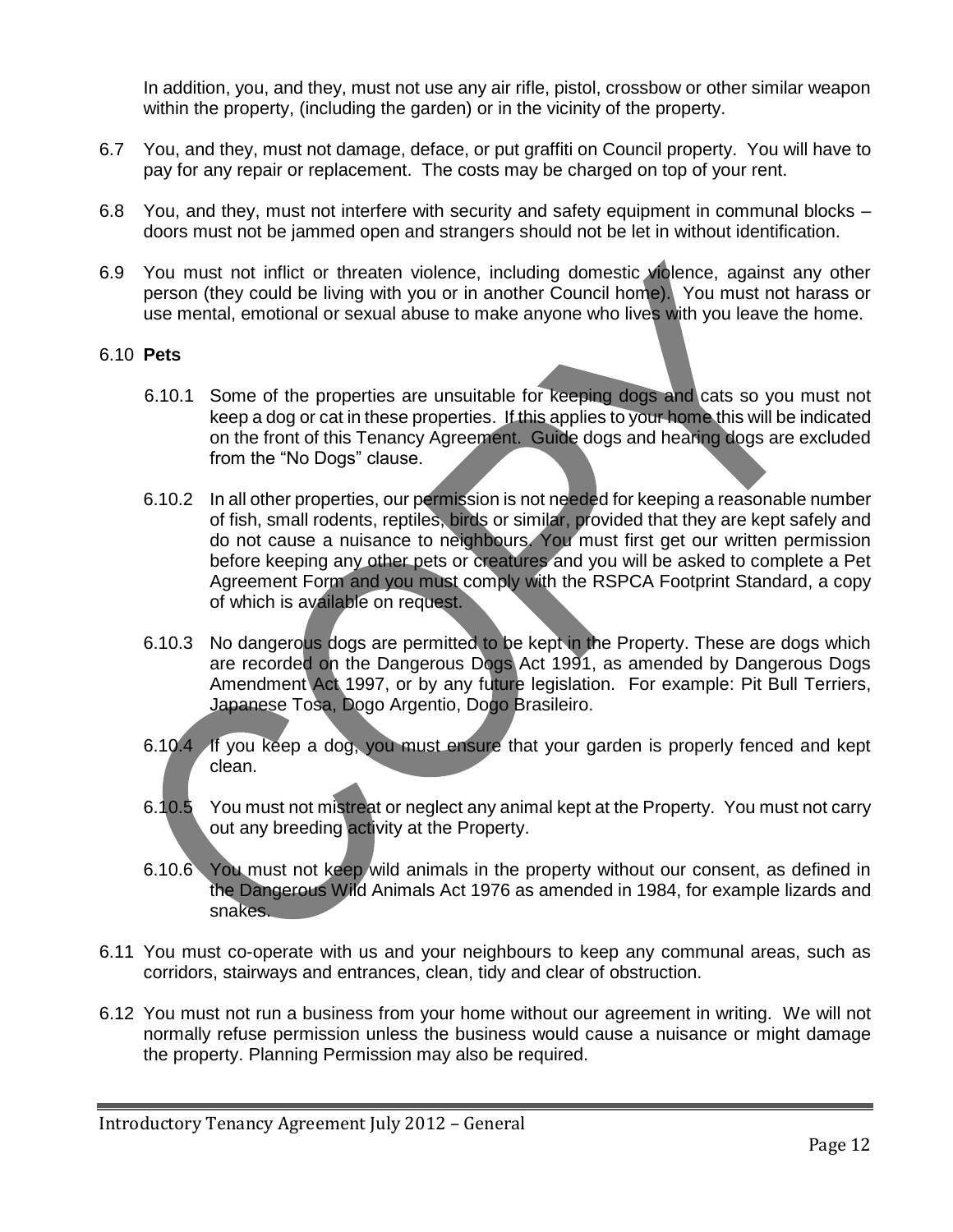- 6.13 You must not park a vehicle anywhere on your property without our consent except on a "hardstanding" (a driveway or paved area intended for parking). You and your visitors must not park anywhere that would obstruct emergency services, or cause a nuisance, or on grass verges or footpaths. You must not store a vehicle anywhere on your property without our prior consent.
- 6.14 You must not drive over or allow anyone else to drive over any open plan or grassed area to gain access to the property and you must not take a vehicle onto the property unless a proper crossover has been provided and approved by the highways authority
- 6.15 You must not repair a motor vehicle on the property, common parts, communal areas or land around the property, except for the routine maintenance of a motor vehicle regularly used by you or other resident of the property
- 6.16 You must not park, or allow to be parked, an uninsured, illegal, untaxed or un-roadworthy vehicle on any land around your home, without our agreement in writing. This also includes vehicles for which you have made a SORN (Statutory Off-Road Notification). We will not unreasonably withhold our permission.
- 6.17 You must not park any caravans, boats or trailers, or any similar vehicle, on the land around your home unless you have previously obtained our agreement in writing.
- 6.18 You must keep your garden tidy by cutting the lawn, trimming the hedges and shrubs, and keeping the garden clear of rubbish, and you must carry out any trimming works to trees that we reasonably request. If the garden is overgrown – and there is no good reason why you can't clear it –we can clear it and charge you for the work. Reduced rates are available for a grass cutting service if the Council accepts that you are vulnerable by reason of age, health or disability. You must obtain permission in writing before planting any trees or hedges, including Lleylandi. We will not unreasonably withhold permission but may set some conditions.
- 6.19 You must not keep or use bottled gas, paraffin, petrol or any other dangerous material in your home, shed, garage or in communal areas unless it is stored and used safely to avoid the risk of leaks, fire or explosion. If you need to use and store oxygen cylinders because of a medical conditions, you must inform the Council and agree suitable storage arrangements. If you do not keep such material safely we can enter the property and remove it. You must pay for the costs of removal and any costs of disposal on demand.
- 6.20 We are responsible for the maintenance of any smoke detectors or carbon monoxide detectors that we have provided and are wired to the mains. You are responsible for cleaning these, regular testing and replacing batteries if needed. You are responsible for the maintenance of any additional detectors that have not been supplied and fitted by us.
- 6.21 If your home has solid floors or floor tiles and you damage these by fitting carpet grippers we will charge you when you leave.

#### **Council's Responsibilities**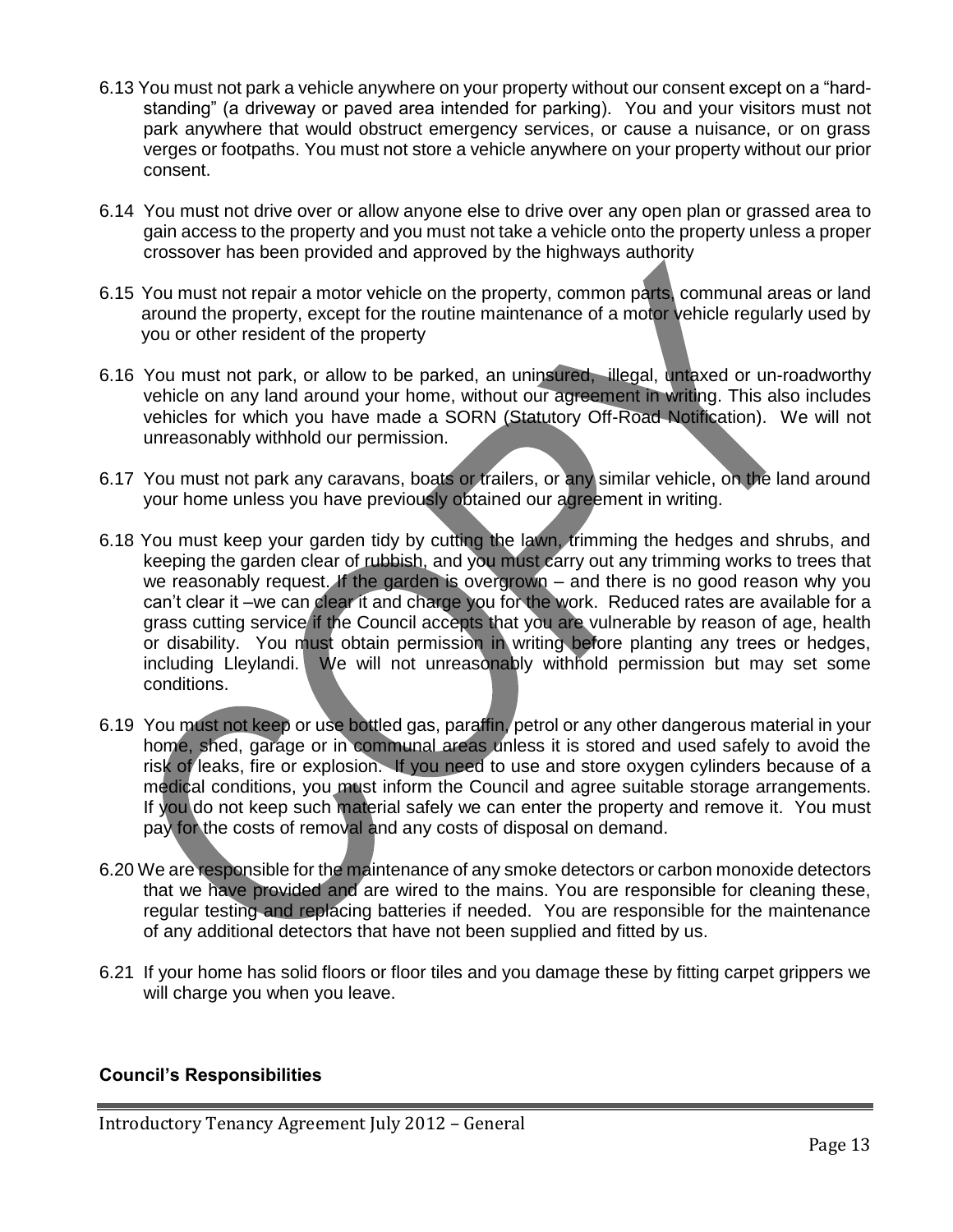- 6.22 We must give you help and advice if you report nuisance or harassment. We will look into your complaint and decide what action to take.
- 6.23 We must do everything possible to ensure that you retain the quiet enjoyment of your property, by enforcing these tenancy conditions.
- 6.24 We will answer any request that you make for our agreement within a reasonable time, and if we refuse your request we will set out our reasons for doing so.

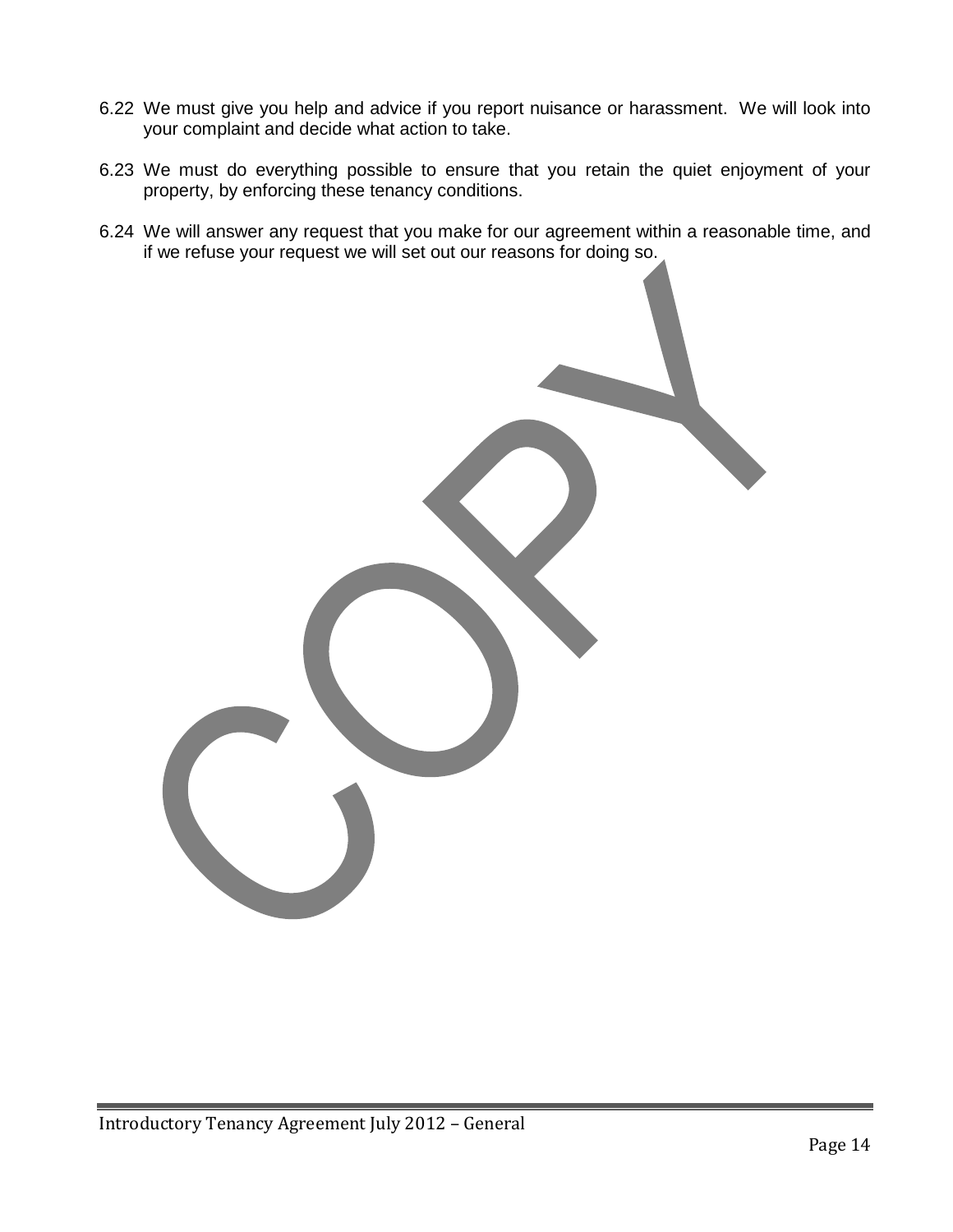# **Section 7 Ending your Tenancy**

#### **Tenants' Responsibilities**

- 7.1 You must give us at least four weeks' written notice if you wish to end your tenancy and leave your home. If you are joint tenants, one joint tenant can end the tenancy for all joint tenants by giving us four week's written notice. This four week notice period must end on a Sunday. You do not have to use an official form, but a letter must contain:
	- Your name;
	- Your address:
	- Your signature, which must be dated;
	- The name, address and signature of a witness, who must also date their signature (the witness cannot be a relative);
	- The date you want the tenancy to end; and
	- The address you will be moving to.
- 7.2 You must leave the property clean, cleared, secure and ready for the next tenant. You must leave all electric fires, alarms and personal alarm pendants that are provided by the Council in the property where you vacate. If you fail to do this we may charge you when you leave. The costs that we charge will be reasonable.
- 7.3 You must not leave any of your belongings behind we can dispose of them after we have given you written notice, or if after taking reasonable steps to do so, we cannot find you. You may be charged the costs of disposal.
- 7.4 You must pay for the repair or replacement of any items if the damage had been caused deliberately (or by neglect) by you, your family, or your visitors.
- 7.5 You must pay your rent up to date before you leave your home.
- 7.6 You must return all your keys to the Housing Office by noon on the Monday your tenancy ends. We will charge you any costs that we have to pay out as a result of you failing to return your keys. The costs that we charge you will be reasonable.
- 7.7 You must leave us a forwarding address, and inform us of the names of the utilities companies who supply your home.
- 7.8 You must not leave anybody else living in your home when you move out, unless we have agreed in writing to assignment or exchange of your tenancy.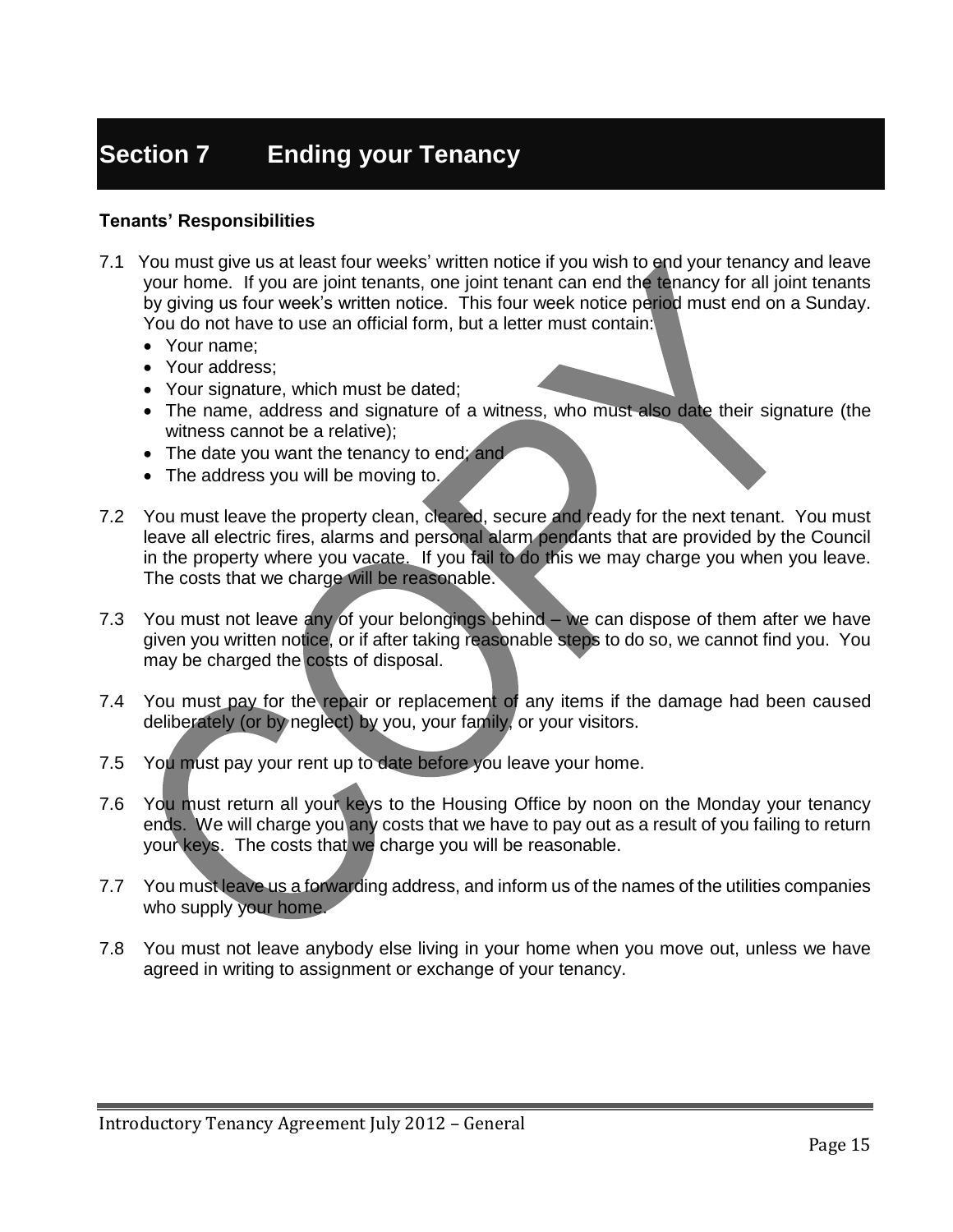- 7.9 The following circumstances may prevent you from being offered another Council home in the future:
	- You have been evicted;
	- You have abandoned your home;
	- You still owe rent or a housing related debt;
	- You left the home in poor condition and have not paid for repair or replacement; or
	- You have caused a nuisance to your neighbours.

#### **Council's Responsibilities**

- 7.11 If we decide to end your tenancy we will send you a Notice of Termination which will explain our reasons for ending your tenancy and give a date after which legal action can be taken. We cannot force you to leave your home unless we obtain an Order from the County Court. We do not have to prove a reason for evicting you but we must show the Court that we have followed the correct procedure.
- 7.12 If we send you a Notice of Termination we must tell you that you have the right to ask for the decision to end your tenancy to be reviewed. The review must be carried out by Council officers who are more senior to the officer who decided to end your tenancy and they must not have been involved in that decision. If you ask for a review you have a right to attend the review and speak and ask questions. You also have the right to take someone with you to represent you. You only have these rights if you tell us you wish to use them within fourteen days of receiving our Notice.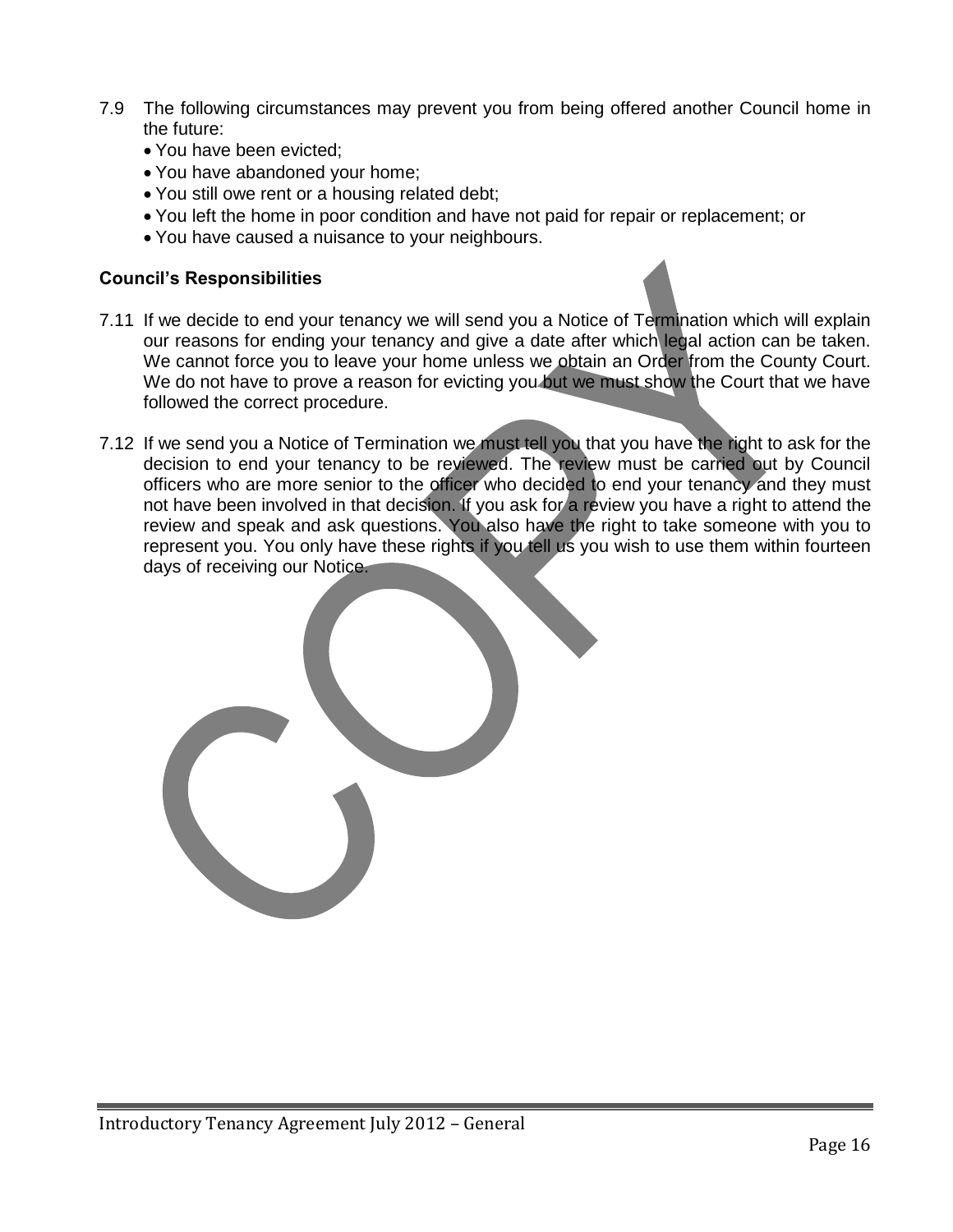# **Section 8 Your Rights and Responsibilities**

- 8.1 Your legal rights and responsibilities as a tenant are set out in the Housing Act 1985 and the Landlord and Tenant Act 1985 as amended by the Housing Act 1996 and any other relevant legislation. You can see copies of these documents at the Sleaford Offices.
- 8.2 We may alter or add to these tenancy conditions by agreement or by the service of a Notice of Variation. Before any changes take effect we will explain why we want to make the changes, and will listen to tenants' comments.

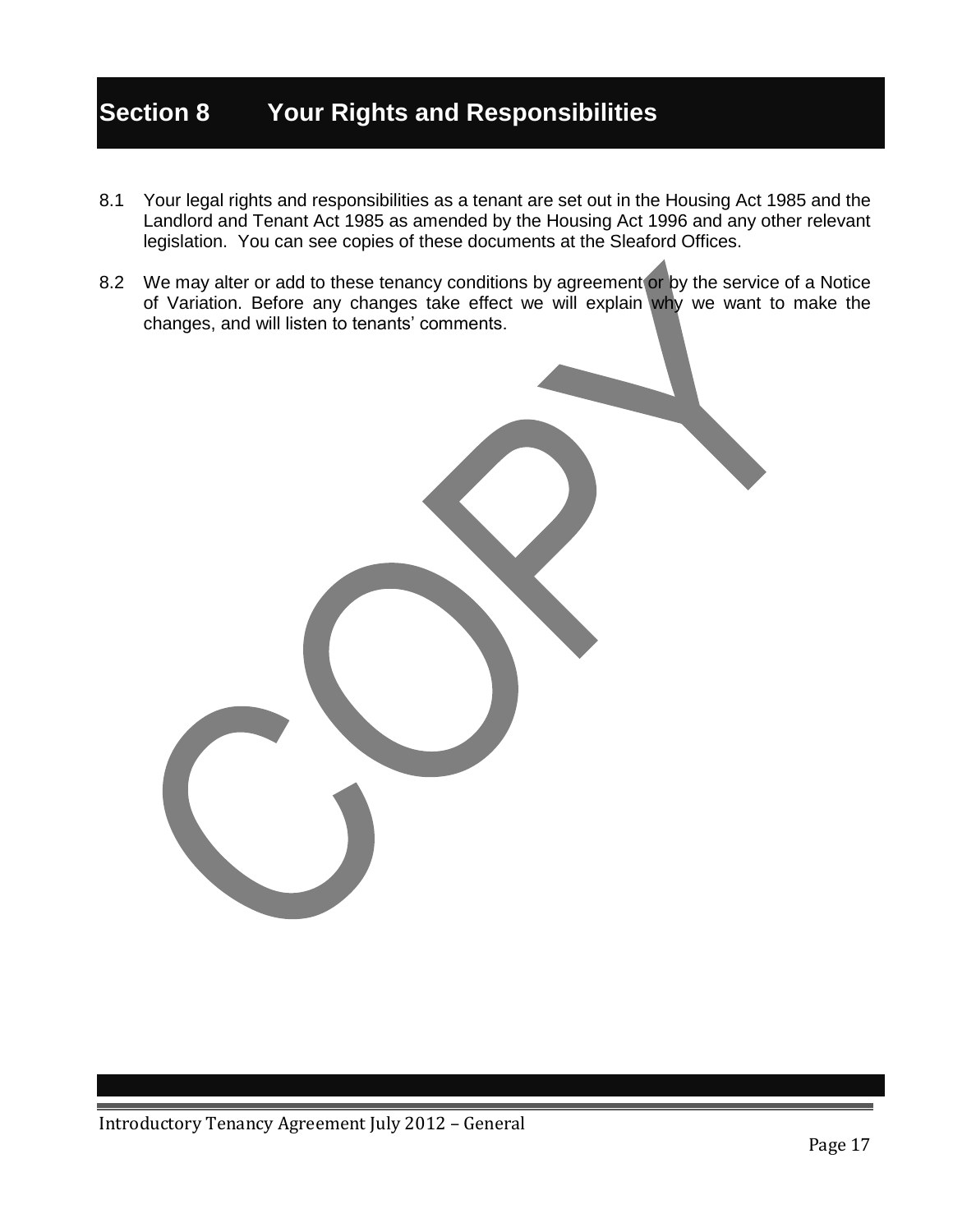### **Section 9 Letters and Notices**

9.1 The Landlord, North Kesteven District Council, hereby gives notice pursuant to Section 48 of the Landlord and Tenant Act 1987, that:

North Kesteven District Council Housing and Property Services Kesteven Street Sleaford **Lincolnshire** NG34 7EF

is the address at which Notice (including Notices in Proceedings) may be served.

- 9.2 Any letters and notices, including Notice of Termination shall be deemed to be properly served if left at the property or sent to the property by ordinary pre-paid post unless you have notified us of a change of address in which case letters and notices shall be deemed to be properly served if left at your new address or sent to that address by ordinary pre-paid post.
- 9.3 We will be entitled to assume that you have received all letters and notices within 72 hours if we posted them, or within 24 hours if we delivered them by hand.

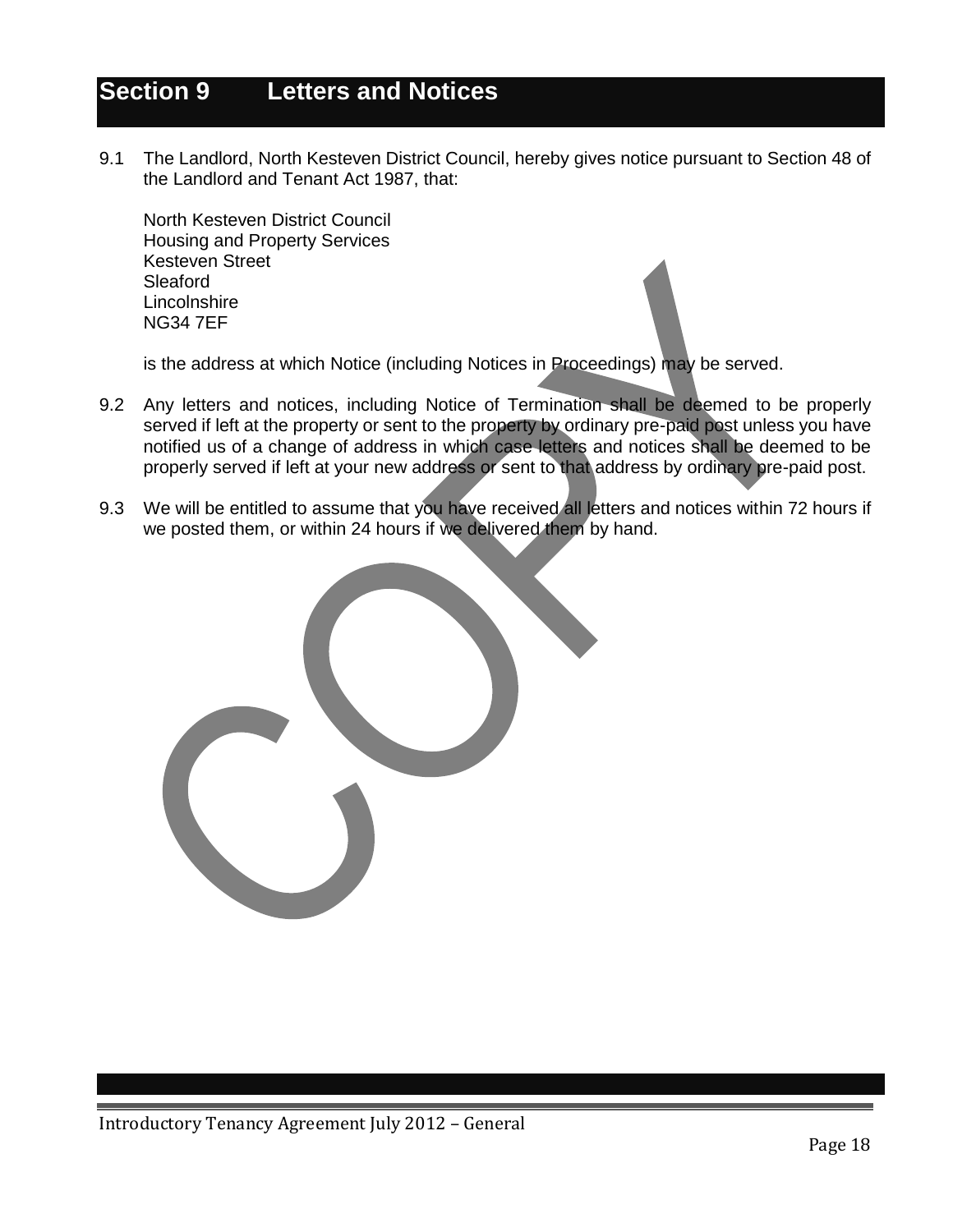# **Section 10 Information and Consultation**

- 10.1 You are entitled, under the Data Protection Act 1998, to inspect personal information held on you on file in the Housing Department. We will provide photocopies of this information on request. We may make a charge of up to £10 for this. We will provide you with a copy of any such information we hold within forty days of your request in writing and payment of the fee. You may have other rights under that Act in relation to your personal data, which we will honour. Further information can be obtained from the Council's Data Protection Officer. You are entitled to check information you have provided in connection with your housing application free of charge.
- 10.2 On request, we will provide you with free information on:
	- The terms of your tenancy;
	- Grounds by which we can seek to evict you from your home;
	- Our policy about setting rent and service charges;
	- Our complaints procedure;
	- Our policy and rules about;
		- Applying to the housing lists;
		- Allocations:
		- Transfers of tenancies;
		- Exchanges of houses between tenants, including where one party in the exchange is the tenant of another social landlord;
		- Repairs and maintenance;
		- The right to buy your house;
		- The likely consequences for you if you decide to buy your house;
		- Our tenant participation strategy; and
		- Our arrangements for taking decisions about housing management and services
- 10.3 We will consult you about making a change in:
	- Policies regarding housing management, repairs and maintenance, if the proposals is likely to significantly affect you;
	- Proposals for changes in rent and service charges;
	- Proposals for the sale or transfer of your house to another landlord;
	- Decisions about the information to be provided relating to our standards of housing management and performance;
	- Performance standards or targets in relation to housing management repairs and maintenance; and
	- Our tenant participation strategy.
- 10.4 We will take into account any views that you have before making a final decision. Any consultation with you will include giving you comprehensive information in an accessible form and reasonable time to express views.